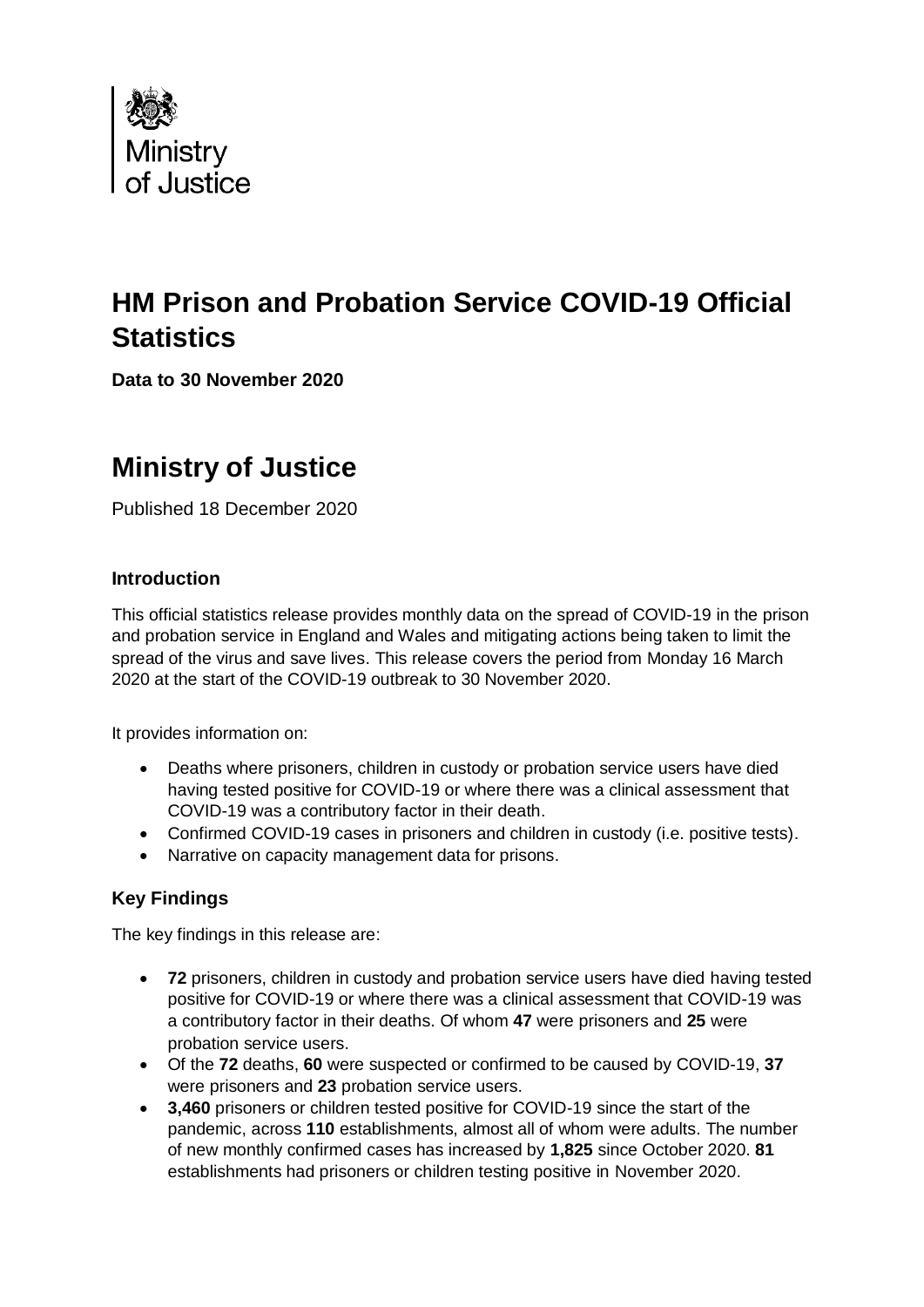## **Background**

Since the start of the COVID-19 pandemic, there has been keen public and Parliamentary interest in how the Ministry of Justice (MOJ) and Her Majesty's Prison and Probation Service (HMPPS) are managing the running of prisons and the probation system to limit the spread of the virus while maintaining the core functions of these vital parts of the justice system. Publishing this data aims to bring transparency to the strategies HMPPS is employing to manage the prison and probation systems, as well as the impact of the virus on service users and staff.

The core tenet of HMPPS's prison strategy, building on Public Health England (PHE) and Public Health Wales (PHW) advice and learning developed in managing an early outbreak of the virus, is the implementation of effective isolation, reverse cohorting of new entrants to custody, and shielding of vulnerable prisoners. In addition, HMPPS have reduced the movement of prisoners and staff between prisons to prevent the "seeding and feeding" of infection, and have restricted regimes to prevent social contact in custody.

Using the latest modelling from PHE, HMPPS estimate that creating a headroom across the prison estate of 5,500 (5,000 in the adult male estate) would allow them to fully implement this strategy and could be effective in limiting the spread of the virus<sup>1</sup>. HMPPS is seeking to achieve that headroom through a combination of reductions in operational capacity, new prison accommodation, releases from prison, and reduced receptions into prison. The management of HMPPS' actions has been informed by the advice of experts from public health authorities, and will be kept under constant review.

### **1. Capacity management**

**.** 

As at 27 November 2020, the prison population was 78,800, showing a reduction of 5,100 since 13 March 2020<sup>2</sup>. This has primarily been driven by a reduction in inflows from the courts due to COVID-19 disruption, whilst outflows have continued as usual as prisoners reach their release dates

Measures were introduced in April 2020 to ease pressure on prisons in the short-term. This saw the early release of some low-risk offenders near to the end of their custodial sentence and some other risk-assessed vulnerable prisoners, including pregnant women and mothers with babies on compassionate grounds. The release of low-risk offenders near the end of their custodial sentence was paused at the end of August and the data is no longer reported in this publication. Numbers released on the scheme can be found in the September 2020 release.

HMPPS have also adopted a capacity management approach known as 'compartmentalisation'. This involves the isolation of all prisoners with symptoms, the shielding of vulnerable prisoners in the system and all new arrivals being quarantined for 14 days. These measures minimise the risk of infection spreading throughout prisons, but also impact prison capacity.

<sup>&</sup>lt;sup>1</sup> The model on transmission of COVID-19 in prisons can be found at

<https://www.gov.uk/government/publications/covid-19-population-management-strategy-for-prisons> <sup>2</sup> <https://www.gov.uk/government/statistics/prison-population-figures-2020>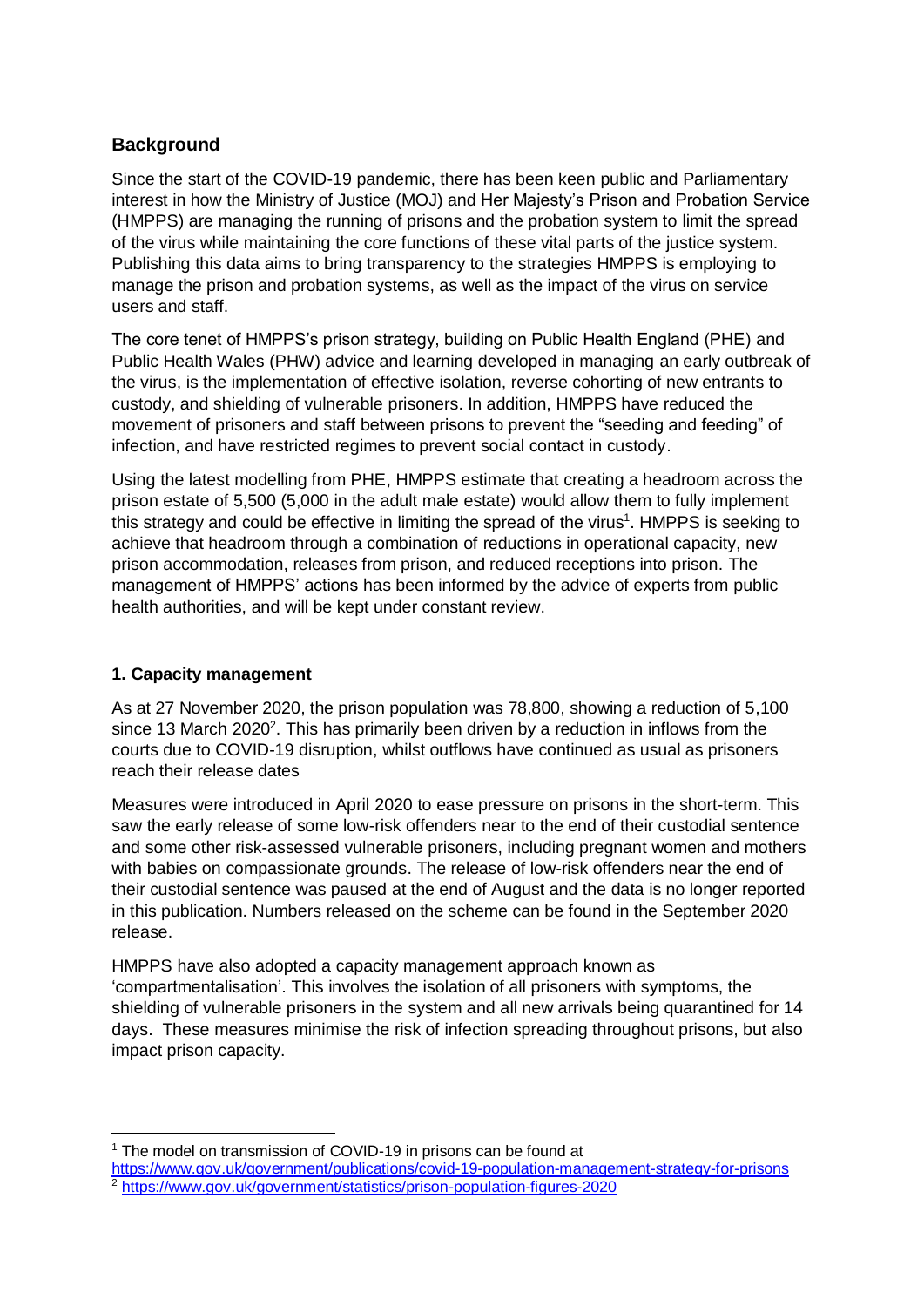The strategy is being kept under ongoing review and regularly adapted in response to operational learning as well as evolving pandemic risks in the community. There is a balance between effective infection control and maintaining a commitment to support prisoners through their custodial sentence and help them access appropriate services.

### **2. Deaths**

The service has taken the measures outlined to limit the spread of the virus and to protect staff and service users. However, prisons and probation, like all other sectors in the England in Wales have experienced deaths due to COVID-19.

The counting of deaths in prisons and probation are aligned to the Public Health England definition, and reports on deaths where the service user had tested positive for COVID-19 or where there was a clinical assessment that COVID-19 was a contributory factor in their death. This consists of:

- Deaths suspected or confirmed to be due to COVID-19
- Deaths believed to be due to other causes, but where the service users had tested positive for COVID-19.

From March 2020 to the end of November 2020, 72 HMPPS service users died having tested positive for COVID-19 or where there was a clinical assessment that COVID-19 was a contributory factor in their deaths. 47 were prisoners. There were no deaths of children in custody. Amongst the probation caseload, there were 25 deaths. Of these, 17 were under National Probation Service supervision and 8 under Community Rehabilitation Companies supervision. Figure 1 shows the cumulative number of HMPPS service user deaths since March 2020.

**Figure 1: Cumulative number of HMPPS service users who have died having tested positive for COVID-19 or where there was a clinical assessment that COVID-19 was a contributory factor in their death** (Source: Summary Tables, Table 1)



49 deaths occurred before July 2020 and 23 deaths have occurred since September 2020.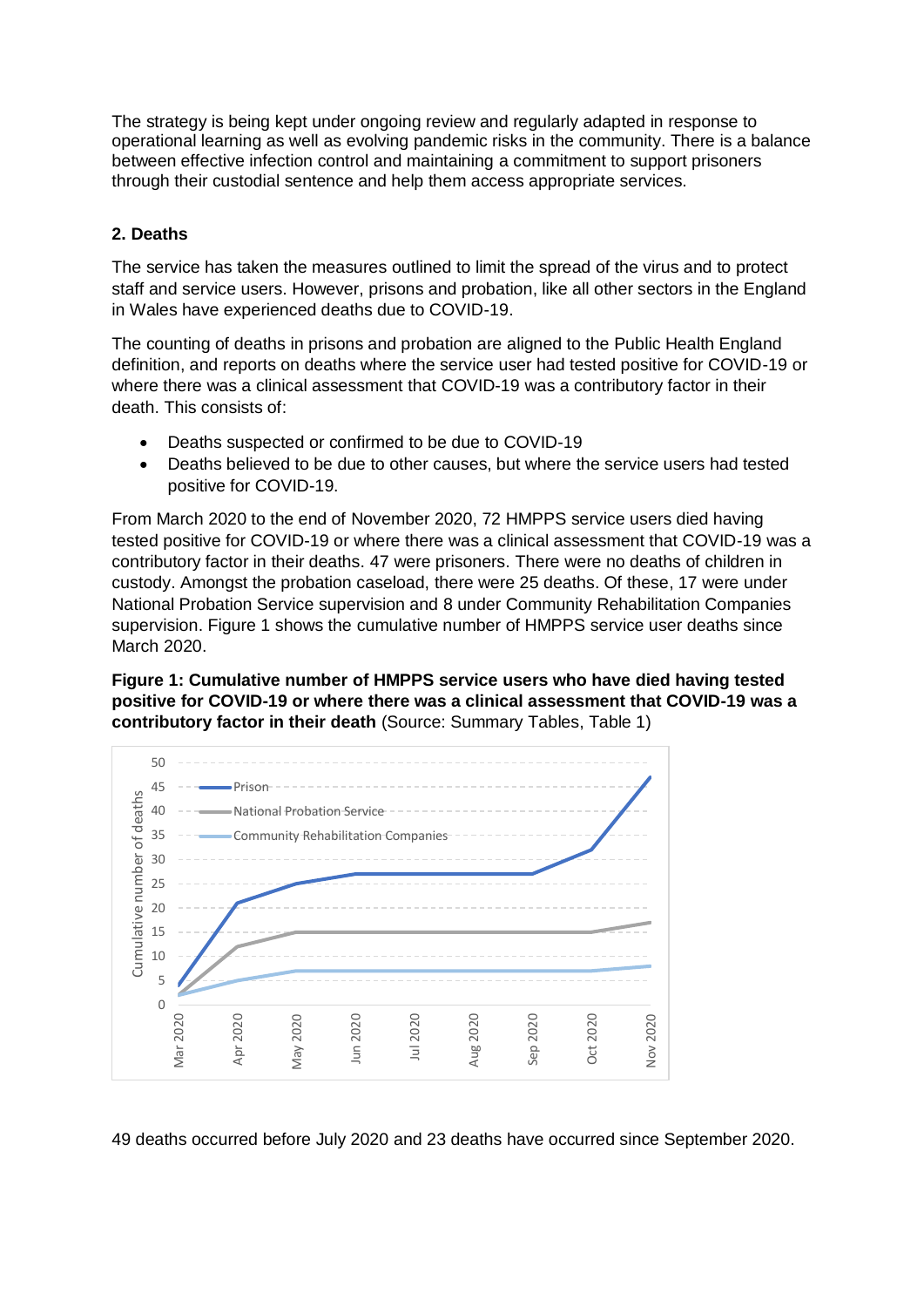Of the 47 prisoner deaths, 37 are suspected or confirmed to be due to COVID-19. The remaining 10 deaths are believed to be due to other causes, although the individuals had tested positive for COVID-19. Of the 25 probation service users who have died, 23 are suspected or confirmed to be due to COVID-19 with the remaining 2 believed to be due to other causes, but where the service user has tested positive for COVID-19.

The number of deaths has been revised in this publication, as a death of a former service user had previously been incorrectly included in the NPS data.

The cause of death in each case is provisional until the official cause of death has been determined by the coroner. As such revisions made be made to the data as part of this process.

Data relating to the deaths of prison and probation officers to 31 October 2020 have been published in the **HMPPS Workforce Statistics**<sup>3</sup>.

Data relating to the deaths of service users have been published in the National Statistics report [Safety in Custody](https://www.gov.uk/government/collections/safety-in-custody-statistics)<sup>4</sup> and will be published in the official statistics report Deaths of [Offenders in the Community](https://www.gov.uk/government/collections/death-of-offenders-in-the-community)<sup>5</sup>.

#### **3. Testing**

1

Testing practices in prisons and Youth Custody Service (YCS) sites have been determined locally. Initially, once a small sample of prisoners or children had tested positive in an establishment, no further tests were carried out on symptomatic individuals to preserve testing kits and on the assumption all further tests would be positive. This policy was changed on 15 April 2020 due to the increased availability of testing supplies meaning all symptomatic prisoners or children are now tested. As such data trends should be considered with caution and do not represent true like-for-like comparisons.

In the period to 30 November 2020, a cumulative total of 3,460 prisoners or children tested positive for COVID-19 across 110 establishments. 3,429 of these positive test results were for prisoners and 31 were children. The number of new monthly confirmed cases has increased by 1,825 since October 2020. Figure 2 shows the cumulative monthly service users testing positive for COVID-19 to 30 November 2020.

The calculation of testing figures has been amended in the November 2020 publication. Where prisoners or children in custody have multiple positive tests within a 90-day period, they are now assumed to be from the same infection and are therefore only counted once. This has resulted in a small number of positive tests being removed from the published figures.

<sup>3</sup> [https://www.gov.uk/government/collections/national-offender-management-service-workforce](https://www.gov.uk/government/collections/national-offender-management-service-workforce-statistics)[statistics](https://www.gov.uk/government/collections/national-offender-management-service-workforce-statistics)

<sup>&</sup>lt;sup>4</sup> <https://www.gov.uk/government/collections/safety-in-custody-statistics>

<sup>5</sup> <https://www.gov.uk/government/collections/death-of-offenders-in-the-community>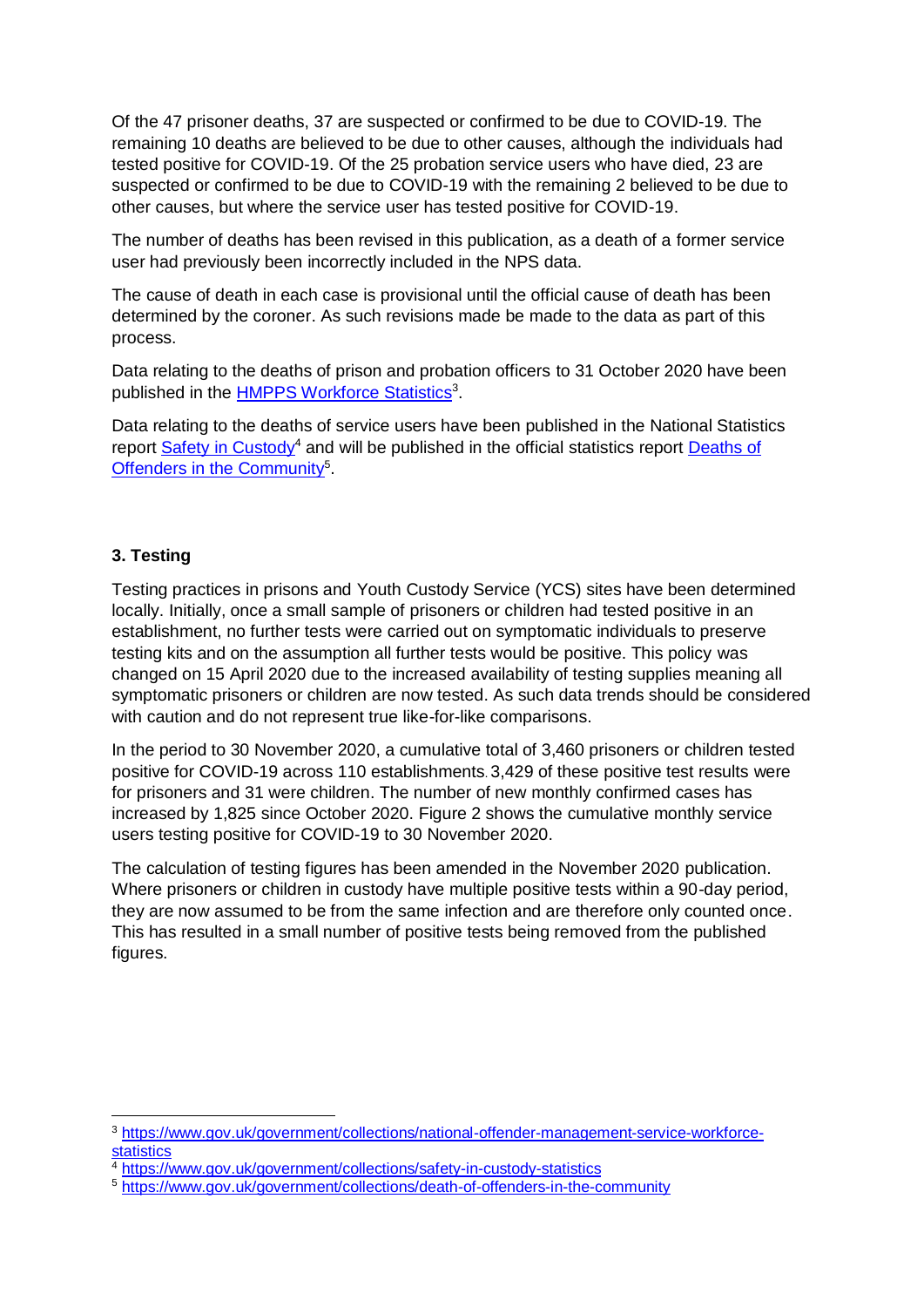**Figure 2: Cumulative number of Prison and YCS service users testing positive for COVID-19, England and Wales, monthly from March 2020** (Source: Summary Tables, Table 2)



Seven establishments had their first positive test results during November 2020. 81 establishments had prisoners testing positive during November 2020. Figure 3 shows the monthly number of establishments with prisoners testing positive since March 2020.





Recognising the unique environment in prisons, HMPPS now routinely test staff and offenders to bolster defences against the virus – to identify and isolate cases earlier and move quickly to contain outbreaks and protect local NHS.

Alongside the measures HMPPS have put in place since March, regular testing will continue to limit the spread of the virus and save lives.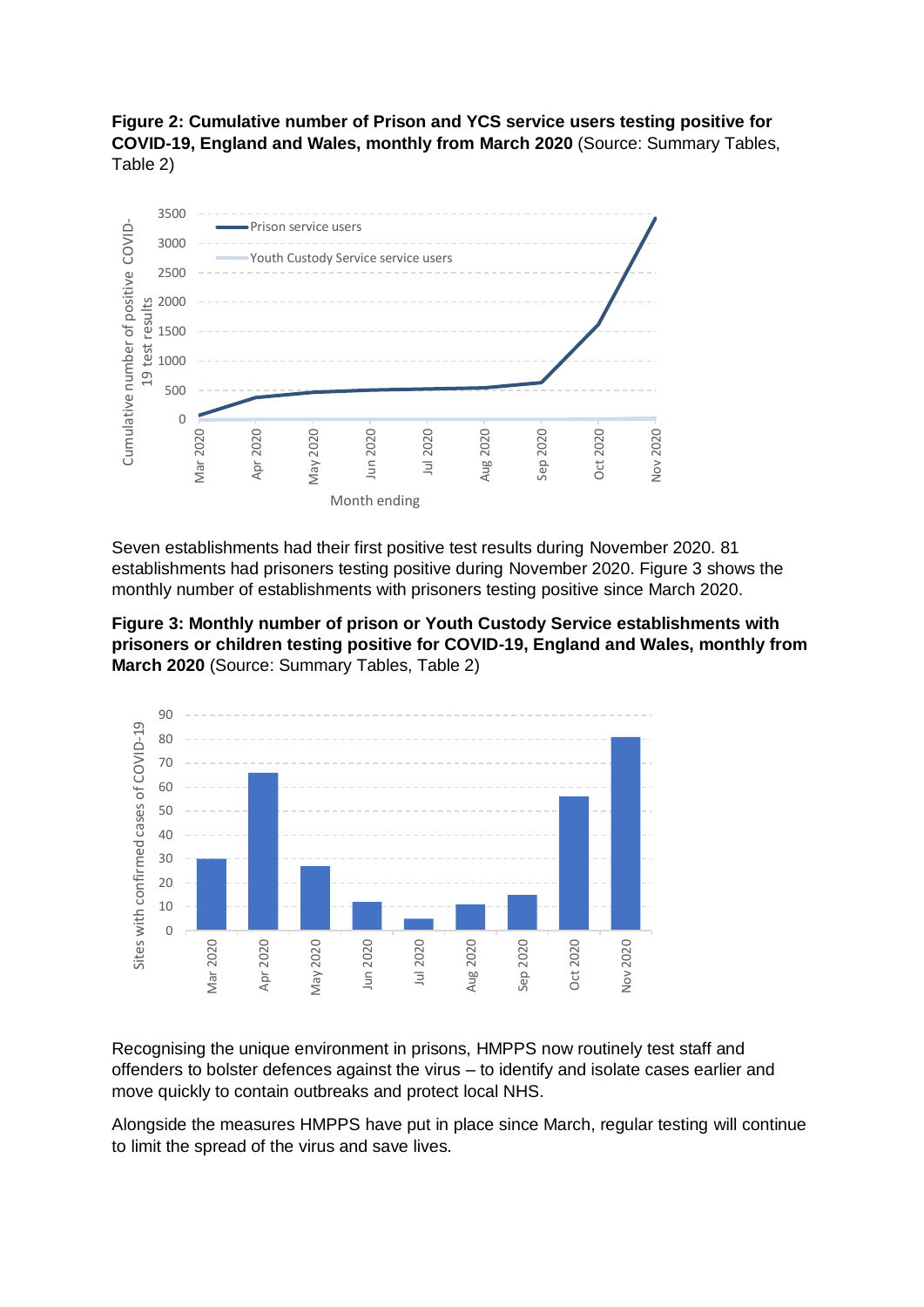HMPPS has been working closely with the Department of Health and Social Care, the NHS, and health authority colleagues in England and Wales for a number of months on providing access to COVID-19 tests in a prison environment. Initially, this involved the testing of symptomatic prisoners; then during the summer the testing of all consenting prisoners commenced, along with HMPPS employees and non-directly-employed staff across 28 prisons in England.

More recently, additional testing capacity has been made available to limit the importation of infection into prisons. This includes the regular testing of staff across all prisons and carrying out the asymptomatic testing of new receptions to stop the virus spreading into and between prisons.